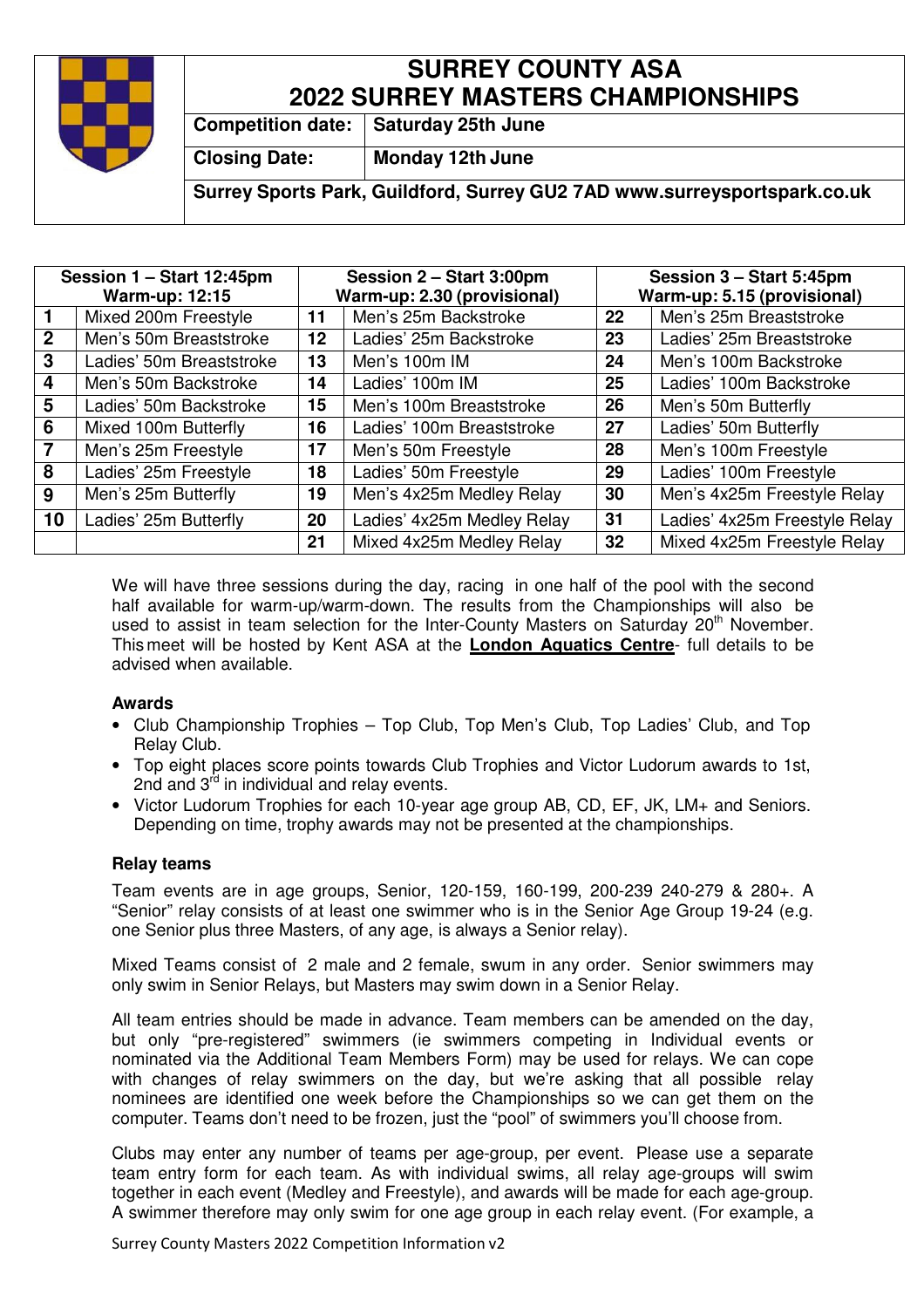### **SURREY COUNTY ASA 2022 SURREY MASTERS CHAMPIONSHIPS**

**Competition date:** | Saturday 25th June

**Closing Date: Monday 12th June**

**Surrey Sports Park, Guildford, Surrey GU2 7AD www.surreysportspark.co.uk** 

swimmer in the 120-159 Freestyle relay team may not swim in the 160-199 Freestyle relay team. The same swimmer may swim in the 160-199 Medley relay providing he/she is not in any other age-group Medley team.)

### **Officials and other helpers required**

For all those clubs, who have either officials or people willing to help, any offer of these services would be gratefully received. We require participants to ensure at least one, preferably two, officials from their club attend on the day.

#### **Entry Details**

The Championships are only open to members of Surrey County ASA affiliated swimming and water polo clubs, providing those members satisfy the eligibility conditions for swimming in these Championships. Masters must be 25 years and over, on 31 Dec 2022, and Seniors must be over 18 on the day of the competition.

Individual events: 25m **£3-50,** 50/100m **£5-50** 200m **£7-00**. Relay events: **£8-00**. Payment by **Bank Transfer** to **Surrey ASA Competitions Account; Sort Code 20-84-17; Account Number 90576360**. Please ensure you use a suitable identifier eg "JoeBloggs/MSTR"

#### **UPDATE:**

The electronic banking era is truly upon us and you may find that the Bank details above do not validate in your online banking software. A few early entrants have had some problems. This is because our full Bank Account name is rather complex, reflecting our wonderful history  $\odot$ 

Surrey County ASA (Incorporating SCWP & SA) Competitions Account

This is too long for some online software and it seems to get shortened to this:

### **Surrey County ASA Incorporating SCWP & SA**

So this shortened name should validate, if you need to validate, with the above Sort Code and Account Number. Let me know if you're still having problems.

You are responsible for ensuring that you are fit and well to compete in this event.

**Individual Entries to be received by 12th June, Relays 19th June –** no late entries will be accepted. Entries will not be accepted unless accompanied by the appropriate entry fee, entry times, priorities and ASA Registration number (all of which are checked…)

If the meet is oversubscribed, entries may be rejected based upon your priority selections, with your LOWEST priority being rejected first. In this case, entry fees will be refunded.

All events will be heat declared winners and we will swim 200 Free and 100 Fly as MIXED. Over the top starts may be used – we are planning on 7:30pm completion at the latest.

We will seed the heats prior to the competition and swim with empty lanes for no-shows.

Order of events – start times and warm-up times of sessions 2 and 3 are approximate only at

Surrey County Masters 2022 Competition Information v2